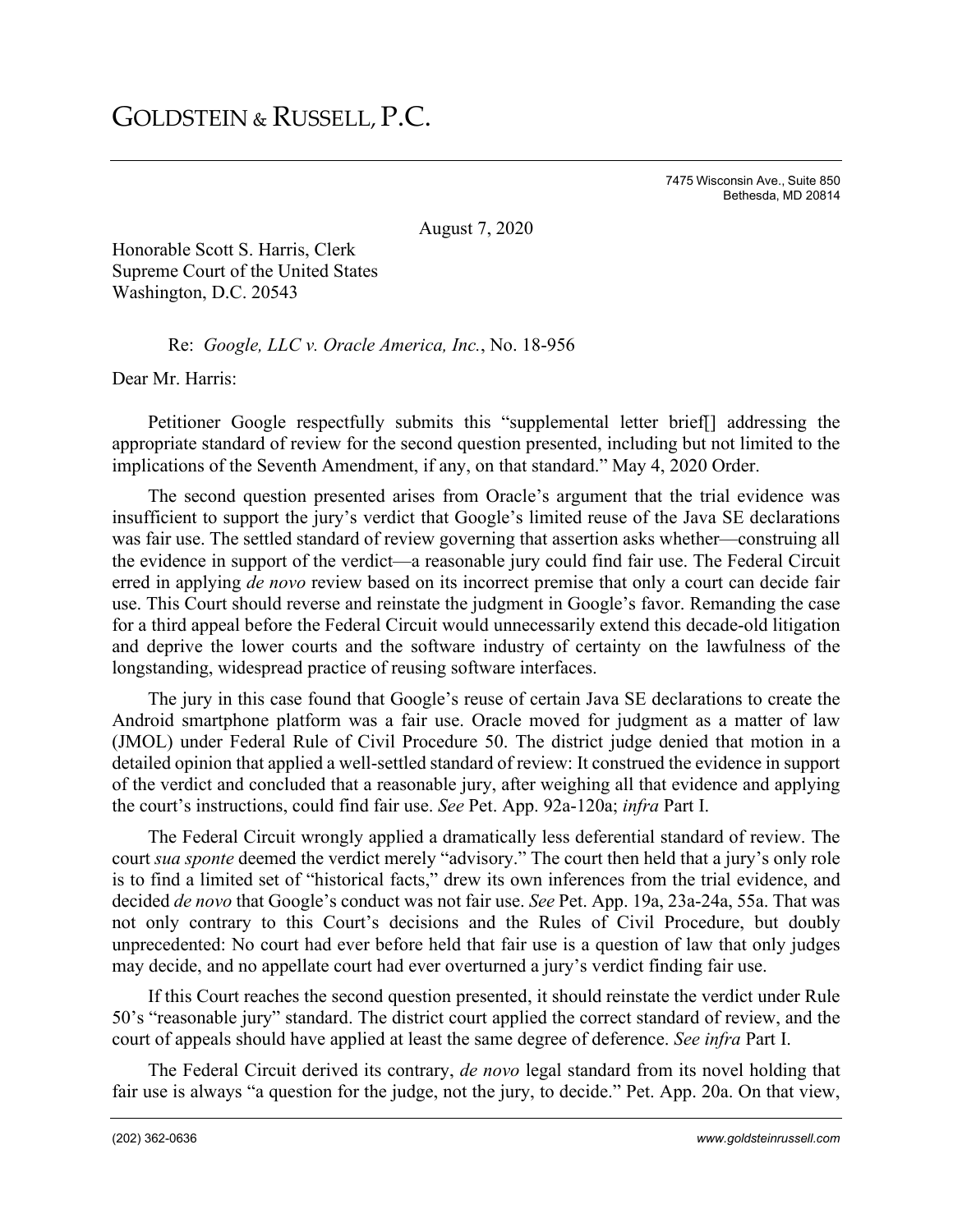there was no valid jury verdict on the ultimate question of fair use to which it was required to defer. That is incorrect for three independent reasons. First, Oracle is bound by its agreement to have the jury finally decide Google's fair use defense. *See infra* Part II-A. Second, this Court has held that juries appropriately decide mixed questions of law and fact, particularly questions that are as factintensive as fair use. *See infra* Part II-B. Third, the Federal Circuit's ruling violated Google's Seventh Amendment right to a jury trial. *See infra* Part II-C.

# **I. THE FEDERAL CIRCUIT FAILED TO GIVE THE APPROPRIATE DEFERENCE TO THE JURY'S VERDICT.**

The Federal Circuit's decision overriding the jury's fair use verdict is irreconcilable with this Court's precedents specifying the applicable standard of review.

## **A. Because A Rational Jury Could Weigh The Conflicting Evidence To Find Fair Use, There Is No Basis To Overturn The Verdict.**

Rule 50 authorizes a court to overturn a jury verdict only if "a reasonable jury would not have a legally sufficient evidentiary basis to find for [a] party." Fed. R. Civ. P. 50(a)(1). A court reviewing a general verdict construes *all* the facts—including the inferences to be drawn from the evidence—in support of it. *Reeves v. Sanderson Plumbing Prods., Inc.,* 530 U.S. 133, 150-151 (2000). The court then asks whether a "rational trier of fact" could have reached the jury's conclusion. *Id.* at 153.

The Federal Circuit's decision cannot be reconciled with that settled standard of review, in multiple respects—even beyond the court's fundamentally erroneous, *sua sponte* decision to deem the jury's verdict merely "advisory." While the jury has the power to find *all* the facts, the court held that the jury may determine only "historical facts," which it opined were "generally few" here, "the 'origin, history, content, and [Google's] use' of "the Java SE declarations. Pet. App. 19a. Further, the Federal Circuit held that the court should not draw inferences from the trial evidence *in support of the verdict*, but instead should draw whatever inferences it concludes are appropriate *de novo*. *Id.* at 24a. Oracle notably does not defend that holding, which violates the bedrock principle that the court may not "reweigh the evidence and set aside the jury verdict merely because the jury could have drawn different inferences or conclusions or because [the court] fe[lt] that other results are more reasonable." *Tennant v. Peoria & P. U. Ry. Co.*, 321 U.S. 29, 35 (1944); *see also Lavender v. Kurn,* 327 U.S. 645, 653 ([1](#page-1-0)946).<sup>1</sup>

## **B. An Appellate Court Appropriately Shows Additional Deference To A Jury Verdict When The Trial Judge Who Heard The Evidence Denies JMOL.**

Because the jury's verdict should be reinstated under the traditional standard of review, this Court need not decide whether or when an appellate court should apply an *additional* layer of

<span id="page-1-0"></span><sup>&</sup>lt;sup>1</sup> Google's position does not foreclose appellate review of fair use verdicts. It simply applies the settled, deferential standard of review for a general verdict. To the extent a party is concerned with certain sub-issues in the fair use inquiry—such as particular statutory factors—it can advocate for particular jury instructions and/or a special verdict form. Oracle did not do so here.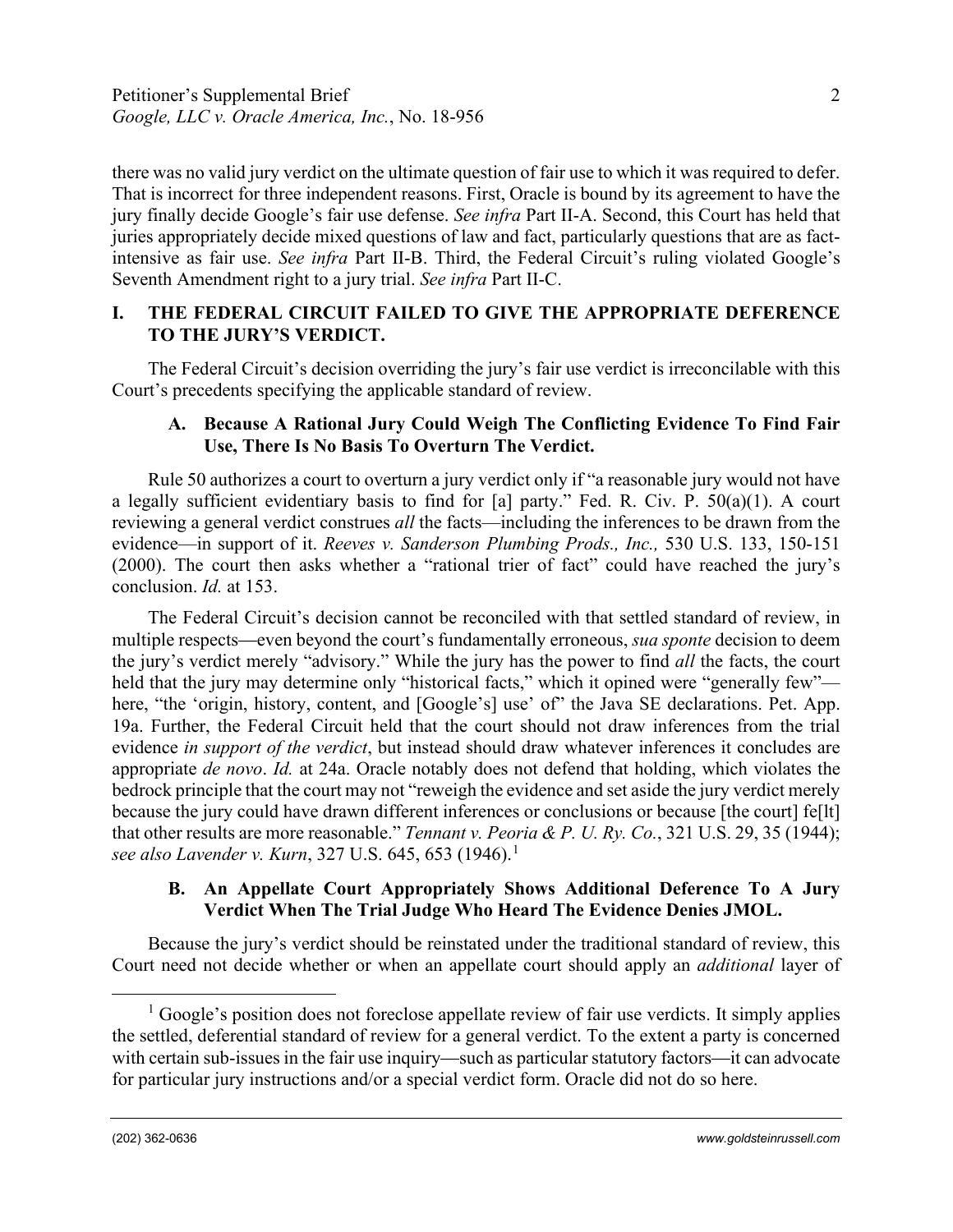deference to the district court's conclusion that the evidence was sufficient to uphold the jury's verdict. But there is substantial reason to conclude that further deference is warranted, at least in a case like this one. As this Court concluded in an analogous context, "[w]ithin the federal system, practical reasons combine with Seventh Amendment constraints to lodge in the district court, not the court of appeals, primary responsibility" for determining whether an evidentiary record supports the jury's determination. *Gasperini v. Ctr. for Humanities, Inc.*, 518 U.S. 415, 438 (1996) (addressing district court's denial of Rule 59 motion arguing that the jury's damages award was excessive as a matter of law). "Trial judges," the Court continued, "have the unique opportunity to consider the evidence in the living courtroom context, while appellate judges see only the cold paper record." *Ibid.* (citations and quotation marks omitted). *Compare Eastman Kodak Co. v. Image Tech. Servs., Inc.*, 504 U.S. 451, 465 n.10 (1992) (district court's grant of summary

The trial in this case lasted two-and-a-half weeks. The jury heard the conflicting testimony of seventeen live witnesses, and was presented with roughly 200 trial exhibits and the deposition testimony of a dozen more witnesses. That evidence related to numerous hotly disputed factual issues that were likely central to the jury's ultimate fair use determination. *See infra* Part II-B-1. The district court gave the jury extensive instructions on the law of fair use, including: the statutory factors and non-statutory considerations; its responsibility to weigh all the evidence; and the legal standards governing its ultimate determination of fair use. JA267-293.

judgment on ground that no trial is necessary is not reviewed deferentially).

The district judge denied Oracle's JMOL motion in an extensive opinion, explaining in detail how there was sufficient evidence for the jury to have favored Google with respect to each fair use factor, and for the jury to have found that the weight of the factors favored Google. *See* Pet. App. 105a-112a, 116a-117a (factor one); *id.* at 112a-114a (factor two); *id.* at 114a (factor three); *id.* at 114a-115a (factor four). The court concluded its analysis by observing (*id.* at 117a) that its

order cannot cover all the myriad ways that the jury could reasonably have balanced the statutory factors and found in favor of fair use. The possibilities above represent but one take on the evidence. Witness credibility was much challenged. Plainly, many more variations and balancings could have reasonably led to the same verdict.

Both the jury's constitutionally prescribed role and the district judge's familiarity with the record accordingly counsel in favor of showing the verdict additional deference on appeal, and reinstating it. *Cf. Reeves*, 530 U.S. at 151-154 (reinstating jury's verdict in similar posture).

# **II. BECAUSE THE JURY WAS PROPERLY GIVEN THE ROLE OF FINALLY DECIDING GOOGLE'S FAIR USE DEFENSE, THERE IS NO BASIS FOR AN APPELLATE COURT TO RE-DECIDE THAT QUESTION** *DE NOVO***.**

The Federal Circuit decided fair use *de novo* because it deemed that defense "a question for the judge, not the jury, to decide." Pet. App. 20a. That unprecedented ruling cannot be reconciled with (a) the Rules of Civil Procedure, which hold Oracle to its agreement to a jury trial, (b) this Court's precedents governing the allocation of responsibility between judges and juries, or (c) the Seventh Amendment. It is therefore no surprise that no prior decision of any federal court *ever* held that the ultimate question of fair use must always be decided by a court.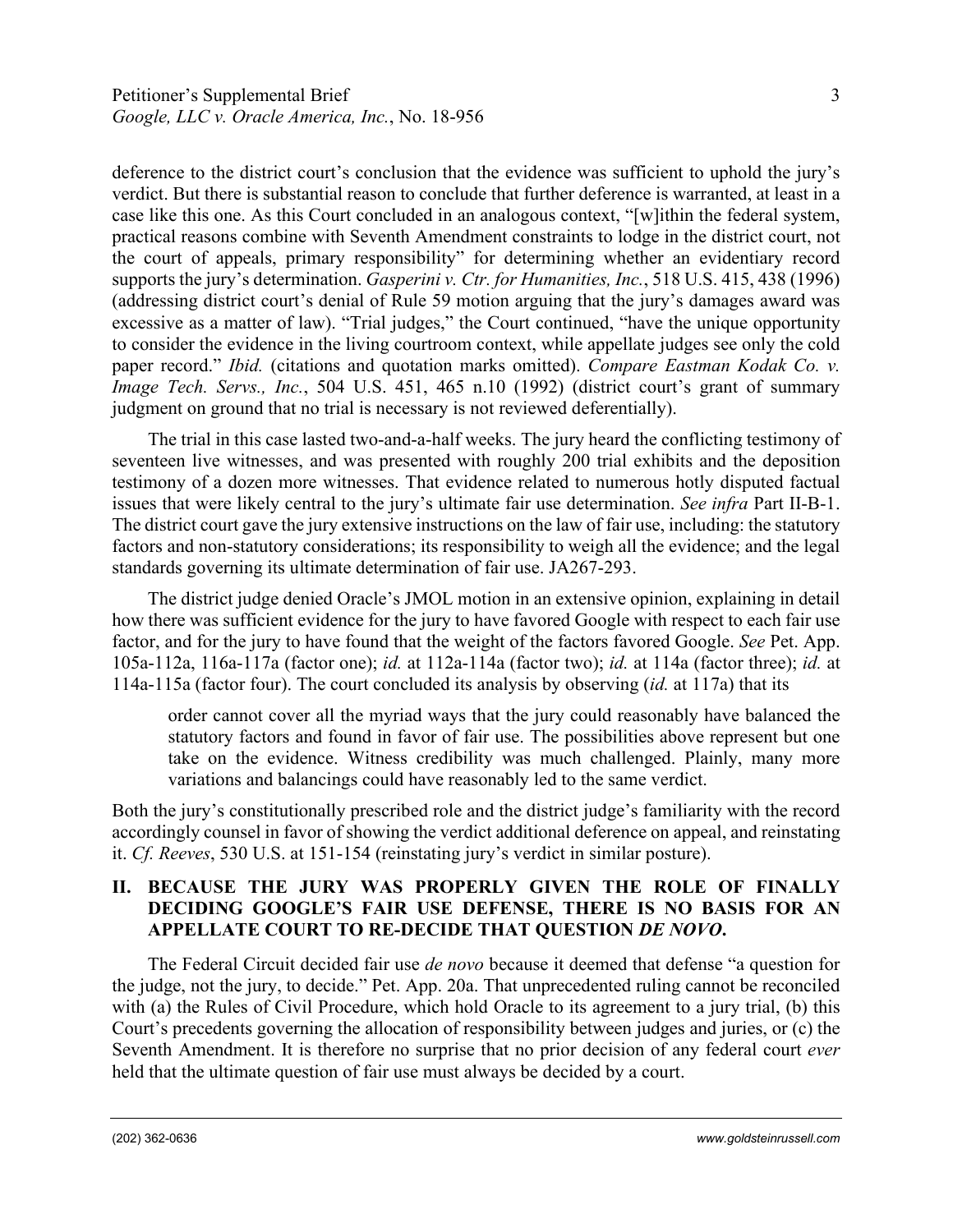## **A. Oracle Is Bound By Its Own Choice To Put The Question Of Fair Use To The Jury.**

After resolving the initial appeal in this case over the copyrightability of the Java SE declarations, the Federal Circuit expressly remanded for a jury trial on Google's fair use defense. Pet. App. 182a-184a. Just as in the first trial, Oracle expressly "agree<sup>[d]</sup>" that fair use was a "factual issue[] . . . to be tried" by the jury. Doc. 1709 at 5; *see also* Doc. 525 at 13; Doc. 780 at 12. The instructions—to which Oracle did not object on appeal—specified that the jury was responsible for determining *all* the facts relevant to *all* statutory and non-statutory factors, weighing those facts, and determining the ultimate question of fair use. *E.g.*, JA289 ("It is up to you to decide whether all relevant factors, when considered fully and together, favor or disfavor fair use.").

The parties further agreed that the jury, after weighing all the evidence, would issue a general verdict, deciding the overarching question of fair use without making any other findings. Doc. 1700. The verdict form asked only the ultimate question: "Has Google shown by a preponderance of the evidence that its use in Android of the declaring lines of code and their structure, sequence, and organization . . . constitutes a 'fair use' under the Copyright Act? Yes (finding for Google) No \_\_\_ (finding for Oracle)." *Ibid.* The jury answered "Yes." JA295.

Consistent with its position throughout the case, Oracle's JMOL motion accepted that the jury's appropriate role was to evaluate and weigh the relevant evidence, and then decide the ultimate question of fair use. *Compare* Doc. 1914 at 6, 14 (citing the preliminary jury instructions) with id. at 23 n.8 (contesting solely the instruction on the relevance of industry practice). Oracle did not ask the district court to treat the jury's verdict as "advisory" and make its own findings of fact. *See* Fed R. Civ. P. 52(a)(1). Oracle also did not request that the district court make its own determination of any individual fair use factor (or anything else) or conduct its own weighing of the evidence and determine fair use itself *de novo*. Oracle instead simply challenged the sufficiency of the evidence. Doc. 1914 at 1 (Rule 50(a) motion: "No reasonable jury could find that Google's verbatim and entirely commercial use of the declaring code and SSO to compete against the Java platform was a fair use."); *see also* Doc. 1993 at 1 (Rule 50(b) motion (same)).

Having agreed that the jury should decide fair use and lost, and then having asked the district court to overturn the verdict under the correct standard of review and lost again, Oracle now argues that an appellate court should decide fair use itself *de novo*. But Oracle is bound to its original choice. A party that agrees to a jury trial and does not like the result does not get a *de novo* appellate do-over as if the jury trial never happened. The entire point of the deferential Rule 50 standard is that the verdict of a properly instructed, reasonable jury is the final say.

That conclusion is confirmed by two other Federal Rules of Civil Procedure. First, Rule 39(c)(2) provides that the district "court . . . may, with the parties' consent, try *any issue* by a jury whose verdict has *the same effect* as if a jury trial had been a matter of right" (emphases added). The Federal Circuit's holding that it may retroactively deem the resulting verdict to be merely "advisory" deprives the Rule of effect, because a "judge could *always* rule that the verdict was advisory if the judge did not agree with the jury's verdict." *Bereda v. Pickering Creek Indus. Park, Inc.*, 865 F.2d 49, 52 (3d Cir. 1989) (emphasis added). Deeming the verdict advisory *post hoc* can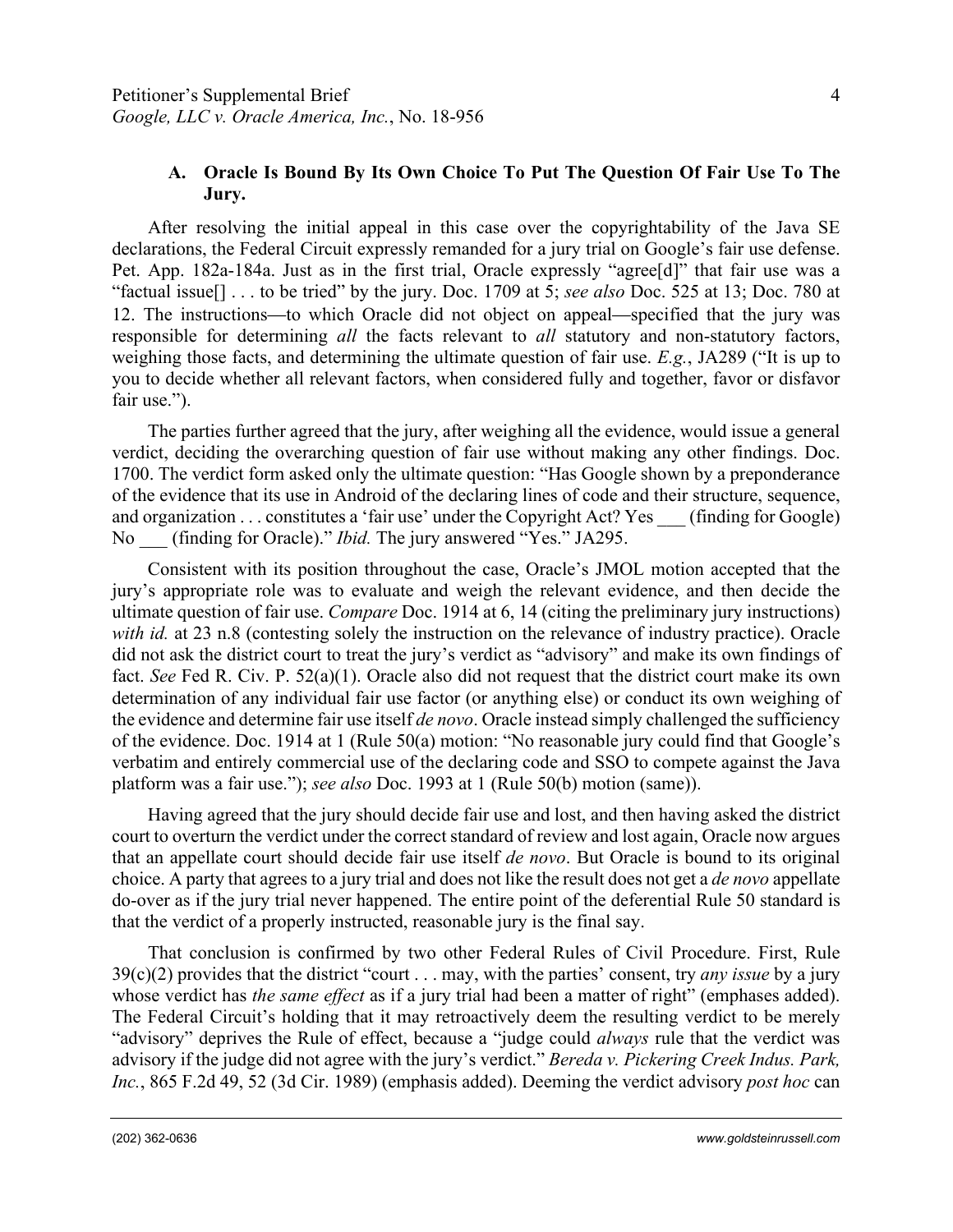also seriously prejudice litigants such as Google, given the "significant tactical differences in presenting a case" to an advisory jury. *Ibid.* (quotation marks omitted). Other courts of appeals accordingly recognize that Rule 39 prohibits recharacterizing the jury's verdict as advisory after the judgment. *See ibid.* (citing cases); *see also Alcatel USA, Inc. v. DGI Techs., Inc.*, 166 F.3d 772, 795-796 (5th Cir. 1999); *Thompson v. Parkes*, 963 F.2d 885, 888 (6th Cir. 1992).

Second, Rule 52(a) provides that in "an action tried . . . with an advisory jury, the court *must find the facts specially* and state its conclusions of law separately" (emphasis added). But because the district court did not treat the jury as advisory, those factual findings—which would facilitate close appellate review in a case in which there was no jury verdict—are completely absent.

At the very least, Oracle can prevail on the standard of review only if it has an unwaivable right to have a court decide fair use *de novo*. That is essentially the claim that Rule 39(c)(2) is rendered unconstitutional by an inverted Seventh Amendment right to *avoid* a jury trial. But there is no such right to undo the consent to a jury trial, and Oracle is bound by its choice.

# **B. This Court's Precedents Hold That Juries Properly Decide Fact-Intensive Mixed Questions Of Law And Fact Such As Fair Use.**

Wholly apart from Oracle's agreement, this Court's precedents make it clear that juries properly decide mixed questions such as fair use.

# *1. Fair use is a fact-bound determination appropriately made by a jury.*

In *Hana Financial, Inc. v. Hana Bank*, this Court held that a jury may properly decide whether a trademark holder has engaged in "tacking"—a principle that gives a new mark the priority date of an earlier mark. 574 U.S. 418, 419-420 (2015). The tacking inquiry is whether a "reasonable" person would regard the two marks as equivalent. Although the "test involves the application of a legal standard," the Court recognized that such "'mixed question[s] of law and fact[]' ha[ve] typically been resolved by juries." *Id.* at 423-424 (quoting *United States v. Gaudin*, 515 U.S. 506, 512 (1995)). Moreover, "when the relevant question is how an ordinary person or community would make an assessment, the jury is generally the decisionmaker that ought to provide the factintensive answer." *Id.* at 422. The jury's task of making "the ultimate conclusion" is, the Court explained, its "constitutional responsibility." *Id.* at 424 (quoting *Gaudin,* 515 U.S. at 512).

Fair use is more fact-intensive, and therefore even more suitable for a jury determination, than tacking. This Court has not reviewed a jury verdict on fair use, but has recently reaffirmed that it is a "notoriously fact sensitive" issue that "often cannot be resolved without a trial." *Georgia v. Public.Resource.Org, Inc.*, 140 S. Ct. 1498, 1513 (2020). The Court has also held that the ultimate question of fair use is a "mixed question of law and fact" that "requires a case-by-case determination" of the "particular use." *Harper & Row Publishers, Inc. v. Nation Enters.*, 471 U.S. 539, 549, 560 (1985); *see also Campbell v. Acuff-Rose Music, Inc.*, 510 U.S. 569, 577 (1994). Accordingly, every fair use case "must be decided on its own facts." *Sony Corp. of Am. v. Universal City Studios, Inc.*, 464 U.S. 417, 448 n.31 (1984) (quotation marks omitted).

Consistent with this Court's precedents, the lower courts have regularly put the ultimate question of fair use to juries, without the slightest suggestion that only judges have the power to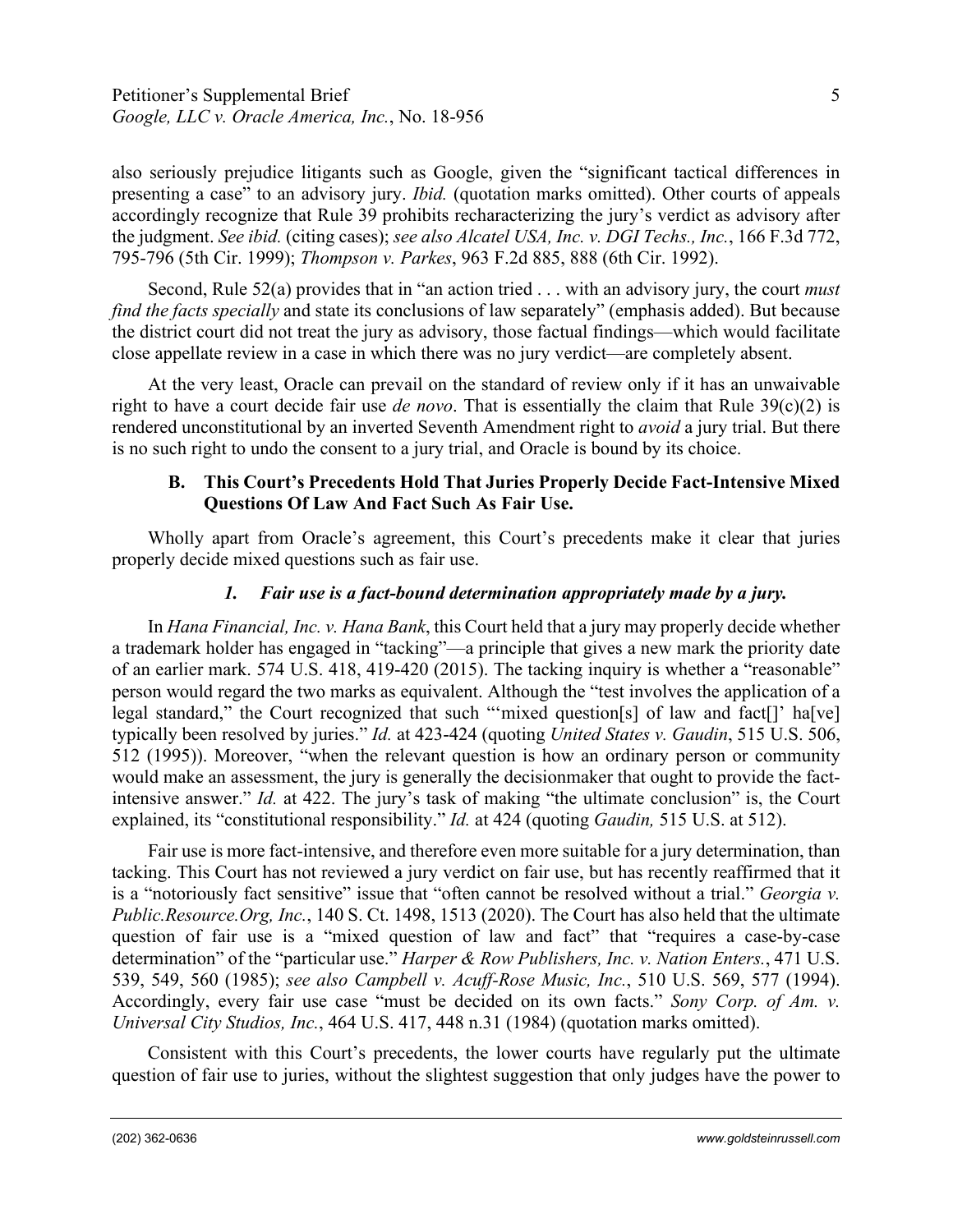make such a determination. *See, e.g.*, *Balsley v. LFP, Inc.*, 691 F.3d 747, 757-761 (6th Cir. 2012) ("[T]he jury was not unreasonable in weighing the four statutory factors of the fair use defense in Plaintiffs' favor."); *New York Univ. v. Planet Earth Found.*, 163 F. App'x 13, 14 (2d Cir. 2005) ("[T]he evidence . . . supports the jury's finding of fair use."); *Compaq Comput. Corp. v. Ergonome Inc.*, 387 F.3d 403, 409-411 (5th Cir. 2004) ("The evidence presented at trial and the reasonable inferences therefrom, when viewed through the lens of the statutory fair use factors, support the jury's fair use finding."); *Brewer v. Hustler Magazine, Inc.*, 749 F.2d 527, 529 (9th Cir. 1984) ("[T]here was sufficient evidence from which a jury could have found that Hustler's publication of the photograph was not a fair use."); *Jartech, Inc. v. Clancy*, 666 F.2d 403, 407 (9th Cir. 1982) ("[T]he jury's [fair use] verdict is certainly supported by substantial evidence.").

A jury is well suited to make such a judgment. Each statutory fair use factor is a continuum, not binary. The first addresses "whether and to what extent the new work is transformative," *Campbell*, 510 U.S. at 579 (quotation marks omitted); the second "recogni[zes] that some works are closer to the core of intended copyright protection than others," *id.* at 586; the third addresses "the amount and substantiality of the portion used in relation to the copyrighted work as a whole," 17 U.S.C. § 107(3); and, as to the fourth, the effect of the use on the market for the original "is a matter of degree" and "the importance of this factor will vary, not only with the amount of harm, but also with the relative strength of the showing on the other factors," *Campbell*, 510 U.S. at 590 n.21. The factors are also intertwined: "[T]he more transformative the new work, the less will be the significance of other factors, like commercialism," *id.* at 579, and, when the second use is transformative, "market harm may not be so readily inferred," *id.* at 591.

The fact-finder must consider evidence relevant to each statutory factor, make a qualitative judgment about where on the spectrum of each factor a particular use falls, assess any evidence relevant to non-statutory factors, and weigh all of the evidence. *Campbell*, 510 U.S. at 578; *Harper & Row*, 471 U.S. at 560. That evaluation is "a sensitive balancing of interests." *Sony*, 464 U.S. at 455 n.40. The weighing is *itself* a factual exercise, comfortably within the jury's fact-finding capacity. *See* 17 U.S.C. § 107 (describing a determination that a reuse is fair use as a "finding" that is "made upon consideration of all the above factors"). This Court has made clear that the importance of any single factor will vary from case to case, depending on the totality of circumstances. *Campbell*, 510 U.S. at 579, 590 n.21; *Harper & Row*, 471 U.S. at 563.

This case illustrates how fair use calls for a fact-intensive determination. Oracle itself could not have been more emphatic that "[f]air use is a complex issue requiring the jury to weigh a wealth of evidence in considering the four fair use factors." Doc. 1708 at 9; *see also* Doc. 1709 at 5; Doc. 568 at 25-26; Doc. 525 at 13, 15. In that respect, Oracle was correct. The parties presented the jury with conflicting evidence on innumerable factual questions relevant to the mix of statutory and non-statutory factors that lead to the fair use determination, including:

- the significance of the common practice of reusing software interfaces;
- the extent to which Oracle made the declarations available to use without a license;
- whether or how Java SE was used in smartphones or was suited for that environment;
- how functional the declarations are, and thus removed from the core of copyright;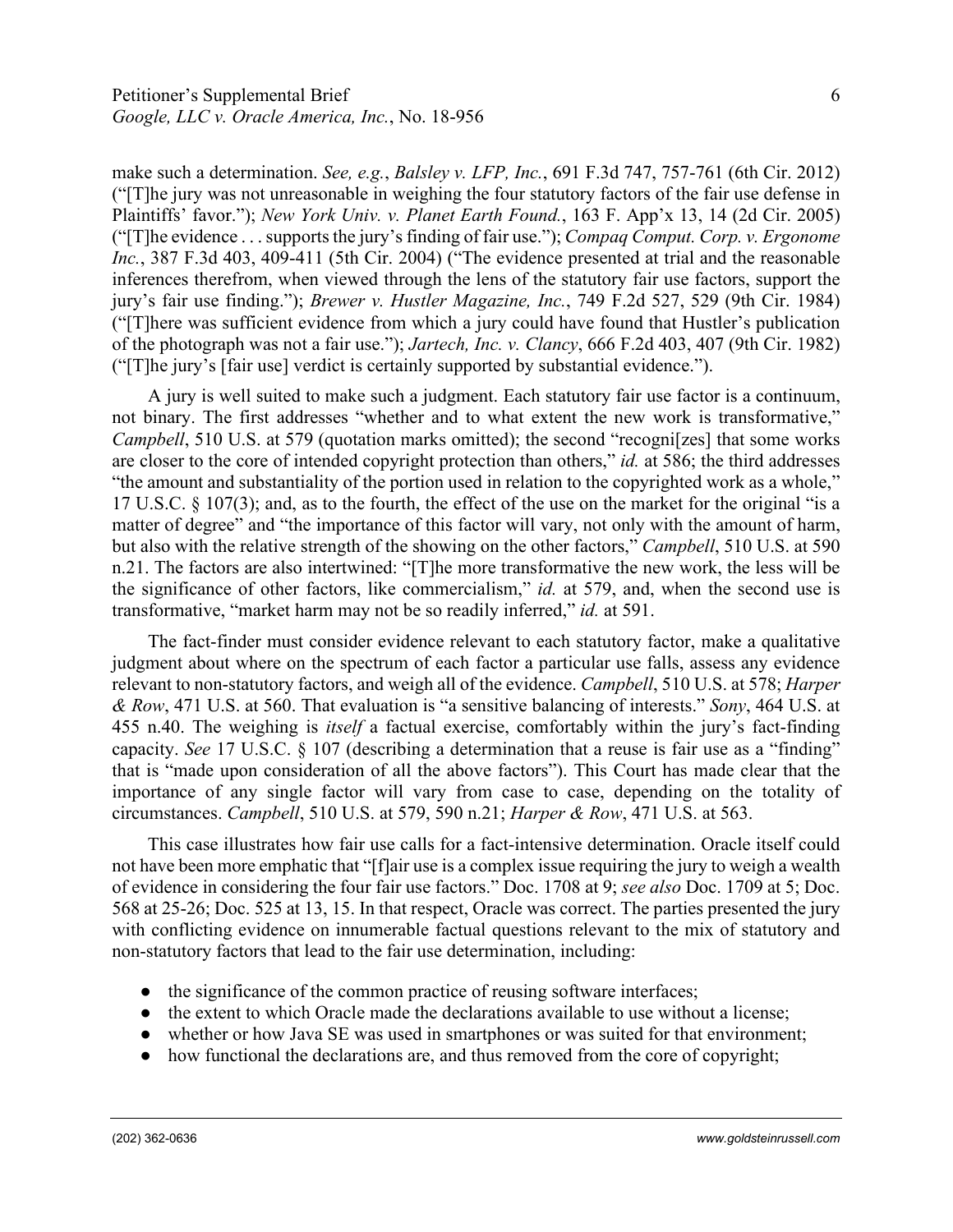- how quantitatively or qualitatively significant the reused declarations were in comparison to the whole of the copyrighted work;
- how much Sun Microsystems (the original creator of Java SE) supported Google's reuse;
- the degree of market harm, if any, suffered by Oracle;
- how transformative Google's reuse of the declarations in a smartphone was;
- whether Google reused more than necessary to achieve an innovative purpose;
- whether Android competed with Java SE in the market for any derivative product;
- what were the reasonably likely future derivative markets for Java SE;
- whether the amount of creativity Android unleashed justified the reuse; and
- which of the four statutory factors or other unenumerated factors was more or less important in view of all other evidence in the record.

These qualitative, fact-intensive, and hotly disputed determinations were relevant to the jury's assessment of the four statutory factors, as well as non-statutory factors, and thus its ultimate fair use verdict. At the very least, that inquiry is not so purely legal that *only* a court can undertake it.

Oracle misstates the record in claiming that the trial evidence could support only the conclusion that Google did not engage in fair use. *See* Google Br. 37-50; Reply Br. 16-23. Just as important, Oracle's own arguments highlight the primacy of the particular facts and evidence presented in this particular case—rather than legal principles determined by judges—in determining fair use. Oracle's arguments about the trial record would not establish a broadly applicable legal rule regarding the reuse of software interfaces; subsequent cases would be decided on their particular facts. Fair use is thus not a question that categorically must be decided by a court *de novo* in every case, including this one.

# *2. Juries regularly decide such mixed questions of law and fact.*

The jury also properly decided the overall question of fair use because, as *Hana Financial* explains, "the application-of-legal-standard-to-fact sort of question…, commonly called a 'mixed question of law and fact,' has typically been resolved by juries." *Hana Financial*, 574 U.S. at 423- 424 (quoting *Gaudin*, 515 U.S. at 512 (quoting in turn J. Thayer, *Preliminary Treatise on Evidence at Common Law* 194, 249-250 (1898))). Indeed, most jury verdicts are properly thought of as the resolution of mixed questions because in reaching the ultimate determination, a jury applies the relevant legal standards, as set forth in the jury instructions, to its assessment of the evidence presented at trial. *See Pullman-Standard v. Swint*, 456 U.S. 273, 289 n.19 (1982) (mixed question asks whether "the historical facts . . . satisfy the statutory standard, or to put it another way, whether the rule of law as applied to the established facts is or is not violated").

This Court has repeatedly affirmed that a jury properly decides such mixed questions. That is particularly true when, as here, the question requires drawing inferences from facts and assessing their significance. For example, juries decide the issue of "materiality" with respect to false or omitted statements. The Court explained in the civil context that "[t]he issue of materiality may be characterized as a mixed question of law and fact, involving as it does the application of a legal standard to a particular set of facts." *TSC Indus., Inc. v. Northway, Inc.*, 426 U.S. 438, 450 (1976). The Court applied the same rule in the criminal context. *Gaudin*, 515 U.S. at 512-513; *see also*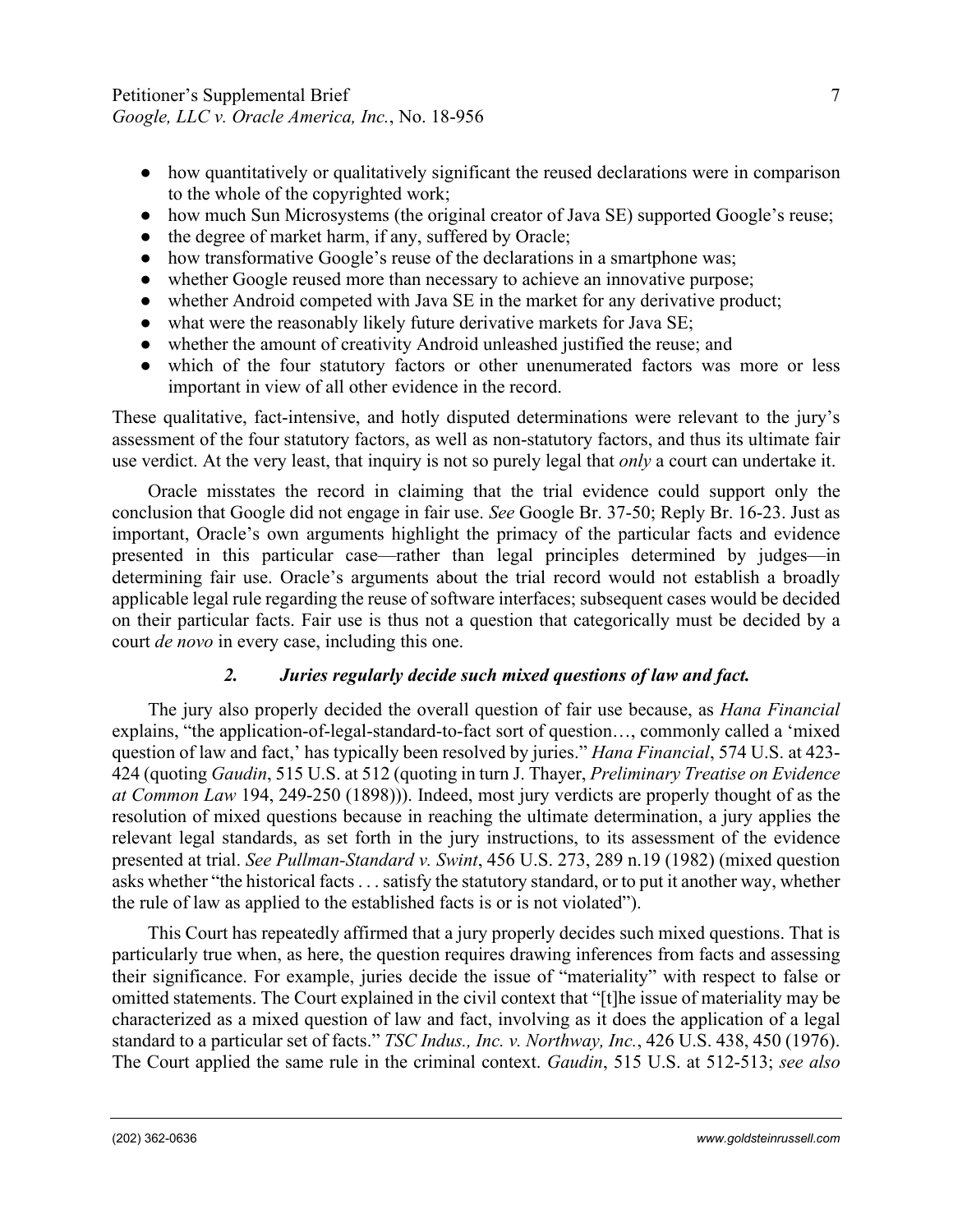*Chandris, Inc. v. Latsis*, 515 U.S. 347, 369 (1995) (jury properly determines whether a plaintiff is a Jones Act "seaman" under 46 U.S.C. App.  $\S 688(a)$ .<sup>[2](#page-7-0)</sup>

Oracle's argument that fair use is determined according to legal principles—derived from the four statutory factors—fails to recognize that the fair use determination turns on the weighing of an array of evidence relevant to those factors, each of which is a continuum, as well as other relevant factors not defined by the Copyright Act. Just as important, Oracle's argument confuses the legal *framework* for the fair use analysis (which guides the jury through the jury instructions) with the *application* of those rules to the facts (which is the verdict). Oracle "offers no support for the claim" that fair use "cases 'have to be' resolved by reliance on precedent." *Hana Financial*, 574 U.S. at 424. "And insofar as [Oracle] is concerned that a jury may improperly apply the relevant legal standard, the solution is to craft careful jury instructions that make that standard clear." *Ibid.* Here, the district judge did exactly that, JA267-293 (jury instructions), and Oracle did not challenge any of those instructions on appeal.<sup>[3](#page-7-1)</sup>

#### *3. Juries properly determine the reasonable use of copyrighted material.*

A jury also properly decides fair use because it is well suited, from both a practical and a policy perspective, to determine how a "reasonable" party would assess the defendant's conduct. A jury brings a diverse range of experience, offering a holistic perspective on how a community views the reasonableness of conduct. *See Hana Financial,* 574 U.S. at 423. The overarching fair use inquiry is whether a defendant "use[d] the copyrighted material in a reasonable manner." *Harper & Row,* 471 U.S. at 549 (quoting H. Ball, *Law of Copyright and Literary Property* 260 (1944)). Thus, traditionally, the question of fair use was viewed as whether the "'custom or public policy' at the time would have defined the use as reasonable." *See Wall Data Inc. v. L.A. Cty. Sheriff's Dep't*, 447 F.3d 769, 778 (9th Cir. 2006) (quoting Subcomm. on Patents, Trademarks & Copyrights of the S. Comm. on the Judiciary, 86th Cong., 2d Sess., Study No. 14, Fair Use of Copyrighted Works 15 (Comm. Print 1960)); *see also Harper & Row*, 471 U.S. at 549. There is no reason to conclude that a court is categorically better suited to make such a judgment.

### *4. This Court's decisions applying* **de novo** *review have involved the review of court rulings, not jury verdicts.*

Oracle's contrary argument for *de novo* review relies on decisions that *did not involve juries*. Like the losing party in *Hana Financial*, Oracle "relies on cases in which judges have resolved [such] disputes in bench trials, at summary judgment, or the like." *Hana Financial,* 574 U.S. at 425; *see* Oracle Br. 37. Sometimes judges resolve questions that would otherwise go to a jury. For

<span id="page-7-0"></span> $2$  By contrast, this Court held that patent claim construction is a question for the judge because it requires construing legal documents, a task peculiarly within the province of the court. *Markman v. Westview Instruments, Inc.*, 517 U.S. 370, 388-390 (1996).

<span id="page-7-1"></span> $3$  Neither party argues categorically that the reuse of software interfaces is always or never fair use. Such a purely legal claim arguably would be reviewed *de novo*. *Cf. Campbell*, 510 U.S. at 572 (1994) (rejecting the argument that parody never qualifies as fair use).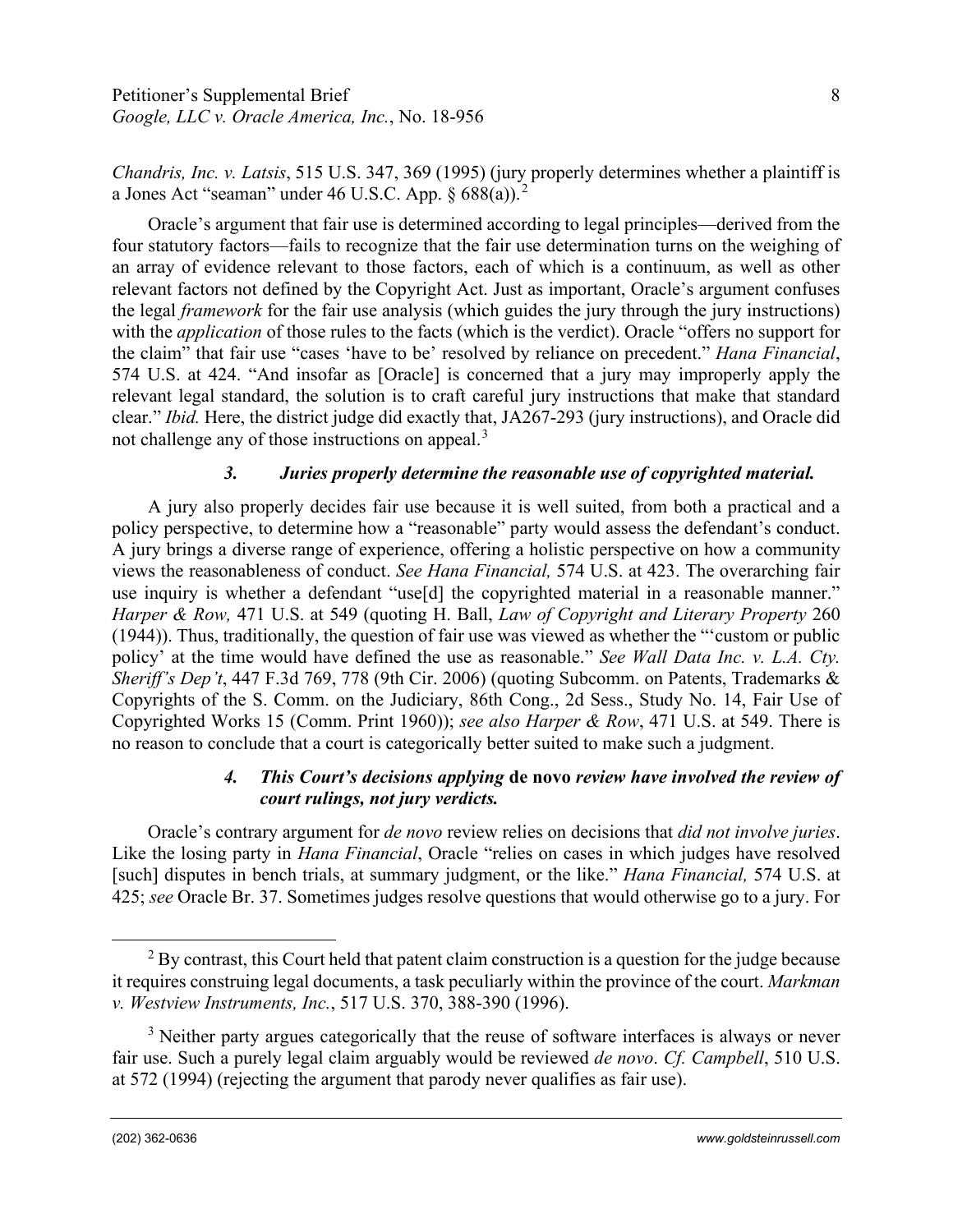example, the court may grant "a motion for summary judgment or for judgment as a matter of law," or "the parties [may] opt[] to try their case before a judge." *Hana Financial*, 574 U.S. at 423. But that does not imply that a jury may never decide the question. *Id.* at 422.

For example, *Harper & Row* involved a *bench* trial, in which the district judge made express factual findings. This Court did not address the standard of review. It stated that when the judge has found the relevant facts and decided fair use, an appellate court "need not remand for further factfinding but may conclude as a matter of law that the challenged use does not qualify as a fair use." 471 U.S. at 560 (cleaned up and quotation marks omitted).

This case is very different. In *Harper & Row*, the parties agreed that the court would determine fair use; here, the parties agreed on a jury trial. In *Harper & Row*, the trial judge made express factual findings that could be applied by an appellate court; here, there are none. *See supra* at 5 (discussing Rule 52(a)). Indeed, it is hard to see how a court could determine fair use *de novo*  while remaining true to the jury's implicit resolution of numerous factual disputes.<sup>[4](#page-8-0)</sup>

Similarly, in *U.S. Bank*, this Court addressed "which kind of *court* (bankruptcy or appellate)" is best situated to decide whether a third party is a non-statutory insider. *U.S. Bank Nat'l Ass'n ex rel. CWCapital Asset Mgmt. LLC v. Vill. at Lakeridge, LLC*, 138 S. Ct. 960, 966 (2018) (emphasis added). But even under the *U.S. Bank* framework, the jury would determine fair use, because it is such a fact-bound defense. *See supra* Part II-B-1; *U.S. Bank*, 138 S. Ct. at 968.

## **C. The Federal Circuit's Ruling Is Inconsistent With The Seventh Amendment Right To A Jury Trial And The Re-examination Clause.**

Finally, the jury properly decided the ultimate question of fair use because Google had a constitutional right to a jury trial on that defense. The Seventh Amendment provides that "[i]n Suits at common law, where the value in controversy shall exceed twenty dollars, the right of trial by jury shall be preserved, and no fact tried by a jury, shall be otherwise re-examined in any Court of the United States, than according to the rules of the common law." U.S. Const. amend. VII. The phrase "rules of the common law" refers to the "common law in respect of trial by jury as these rules existed in 1791" in England. *Dimick v. Schiedt*, 293 U.S. 474, 487 (1935); *Parsons v. Bedford, Breedlove & Robeson*, 28 U.S. 433, 446, 448 (1830).

At that time, suits seeking damages for copyright infringement were tried by common-law juries. *Feltner v. Columbia Pictures Television, Inc.*, 523 U.S. 340, 348-352 (1998). The jury decided all questions of liability, including early forms of what would become the fair use defense. *See, e.g.*, Cherry Professors Br. 6-11; *see also Campbell*, 510 U.S. at 576 (fair use defense originated in "fair abridgements" cases under 18th-century English copyright statute) (citing W. Patry, *The Fair Use Privilege in Copyright Law* 6-17 (1985)); *Patry on Fair Use* § 1:4 & nn.16- 17. As a consequence, any diminishment of the jury's role in deciding fair use would raise serious

<span id="page-8-0"></span> $4$  In the other fair use cases cited by the Federal Circuit, the trial judge granted summary judgment because there was no material factual dispute to give to the jury, and courts of appeals applied *de novo* review to those decisions under Rule 56. *See* Pet. App. 17a-18a.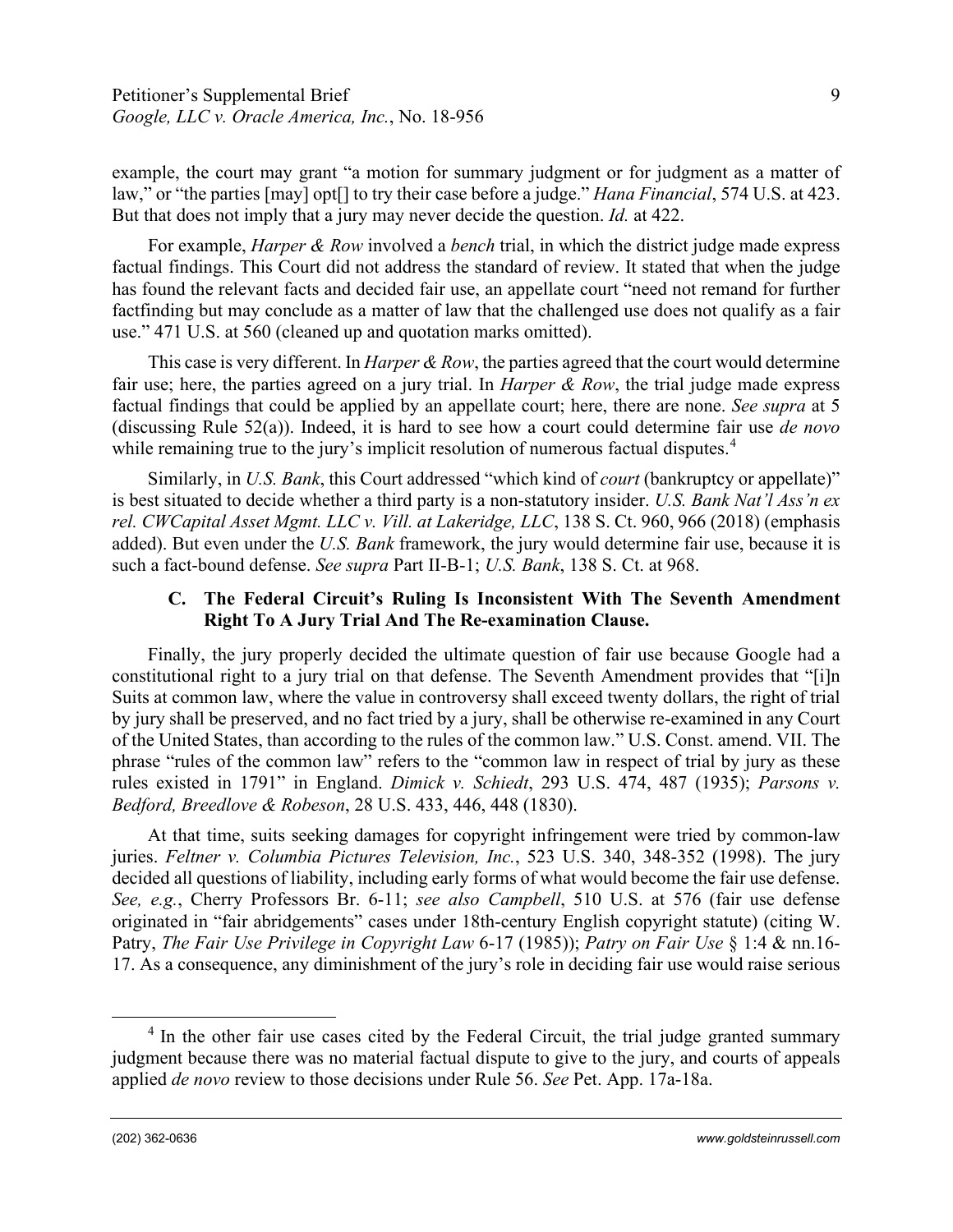Seventh Amendment concerns. *See Feltner*, 523 U.S. at 355 (holding that Seventh Amendment preserves the right to jury trial in copyright damages actions).

The fact that fair use is sometimes labeled an "equitable rule of reason" does not mean it can be decided only by a judge. The Seventh Amendment allows a court to reject a jury-trial demand on a common-law claim only if the defense would have been prosecuted by filing a separate action in a court of equity to enjoin the common-law proceeding. *See Liberty Oil Co. v. Condon Nat'l Bank*, 260 U.S. 235, 242-243 (1922). Neither fair use, nor its precursor, ever constituted such a defense sounding solely in equity. Pierre N. Leval, *Toward a Fair Use Standard*, 103 Harv. L. Rev. 1105, 1127 (1990). Instead, as the cases above document, fair-use-like questions were decided by juries in common-law cases seeking damages and by judges in suits seeking injunctions from courts of equity. The Seventh Amendment preserves the right to a jury determination of such a defense in a suit, like this one, seeking legal relief. *See, e.g.*, *Granfinanciera, S.A. v. Nordberg*, 492 U.S. 33, 43 (1989).

The Seventh Amendment's Re-examination Clause ensures that courts do not abrogate the jury right by revisiting a jury's express or implied factual determinations. *Slocum v. N.Y. Life Ins. Co.*, 228 U.S. 364, 379-380 (1913). The Court "read[s] it as a substantial and independent clause." *Parsons*, 28 U.S. at 447 (Story, J.). The Federal Circuit's *de novo* determination of the intensely fact-bound question of fair use violates the Seventh Amendment's guarantee "that the jury be allowed to make reasonable inferences from facts proven in evidence having a reasonable tendency to sustain them." *Galloway v. United States*, 319 U.S. 372, 396 (1943).

The constitutional guarantee of the right to a jury trial is at its most expansive, and most important, when a jury is asked to review factually intensive questions, weigh the credibility of live witnesses, and apply a legal standard to a complex web of facts. Creating a new precedent for *de novo* review of the mixed question of fair use, empowering appellate courts to ignore the verdicts of juries properly instructed on the law, would weaken the protections of the Seventh Amendment and the traditional role of juries in the American system of justice.<sup>[5](#page-9-0)</sup>

### **CONCLUSION**

The judgment of the Federal Circuit should be reversed.

Sincerely,

Thomas C. Goldstein

cc: See Attached Service List

<span id="page-9-0"></span><sup>5</sup> Google also prevails on the view that the Seventh Amendment's Re-examination Clause prohibits a court of appeals from overturning the jury's implied factual determinations. *See, e.g.*, *Gasperini*, 518 U.S. at 450-458 (Scalia, J., dissenting).